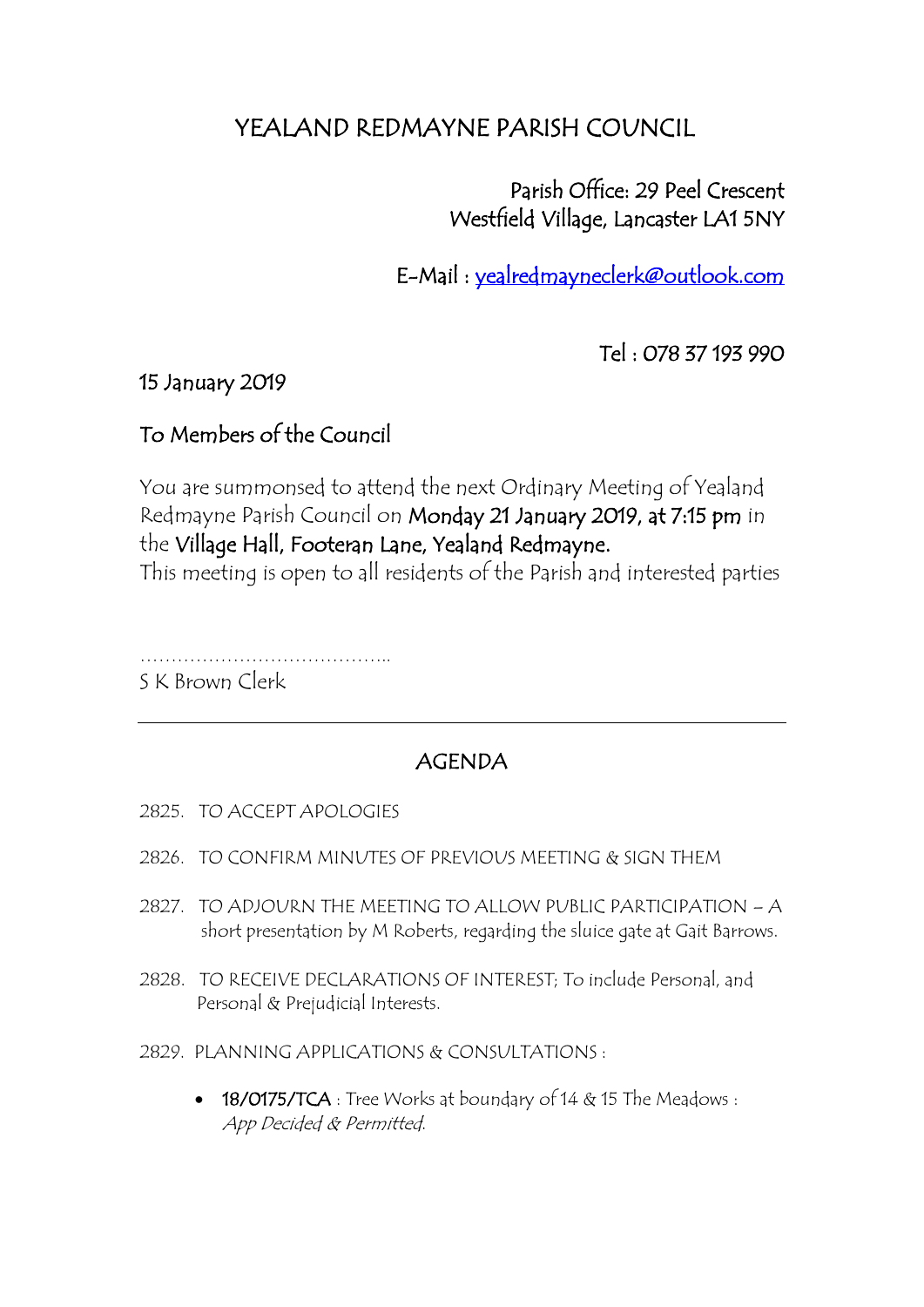- 18/01464/CU : Change of use and erection of single storey extension to side elevations of annexe building to create holiday accommodation at Yealand Hall, Silverdale Road, LA5 9TD
- 18/01492/FUL: ( Revised ) 3 Well Lane LA5 9SX. Demolition of existing bungalow and erection of a part single part two storey detached dwelling with associated hardstanding to the front and construction of a raised terrace area to the rear.
- 18/01427/FUL : Demolition of existing dwelling and erection of a replacement dwelling ( C3 ) at 36 Silverdale Road, LA5 9TB
- 18/01433/FUL : Erection of a Garage Block at 27 Silverdale Rd LA5 9TA 18/01433/FUL : Amended Description : Relevant demolition of existing store and erection of Garage Block . . .
- Lancaster City Council Budget Proposals for Future Years : To Consider what services might or could be cut to reduce the funding gap.
- Lancaster City Council : Soundness of Local Plan, following additional evidence. Closing Date for representations 15<sup>th</sup> Feb 2019.

#### 2830. TO APPROVE PAYMENTS :

- Clerk's Fee Dec 2018  $\epsilon$  164.67 (Already Pd)
- Clerk's Fee Jan 2019  $\epsilon$  164.67 (Pay 25<sup>th</sup>)
- Clerk's Expenses  $\epsilon$  123.31 (Chq 367)
- L Hankinson, Xmas Lights  $\epsilon$  TBA ( Chq 368 )
- 
- 
- -

 Payment for two years Xmas Lights and Railings painting to be confirmed. Deposit Account now £3,075.66, after a transfer of £1,000 made and the Current  $A/c$  has  $\epsilon$ 1,227.48 before any payments are made. The VAT reclaim of £531.60 has now been received.

- 2831. TO RECEIVE REPORTS FROM COUNCILLOR REPRESENTATIVES ( for information only ).
- 2832. TO CONSIDER ONLINE BANKING & CHANGING BANKS
- 2833. TO CONSIDER CANAL IMPROVEMENTS FOR SPRING 2019; ASSESSING OF RISKS; LENGTH OF FOOTPATH TO BE RENOVATED etc. SHOULD A LETTER GO TO THE LANDOWNER ABOUT THE PADLOCK ON ACCESS GATE ?